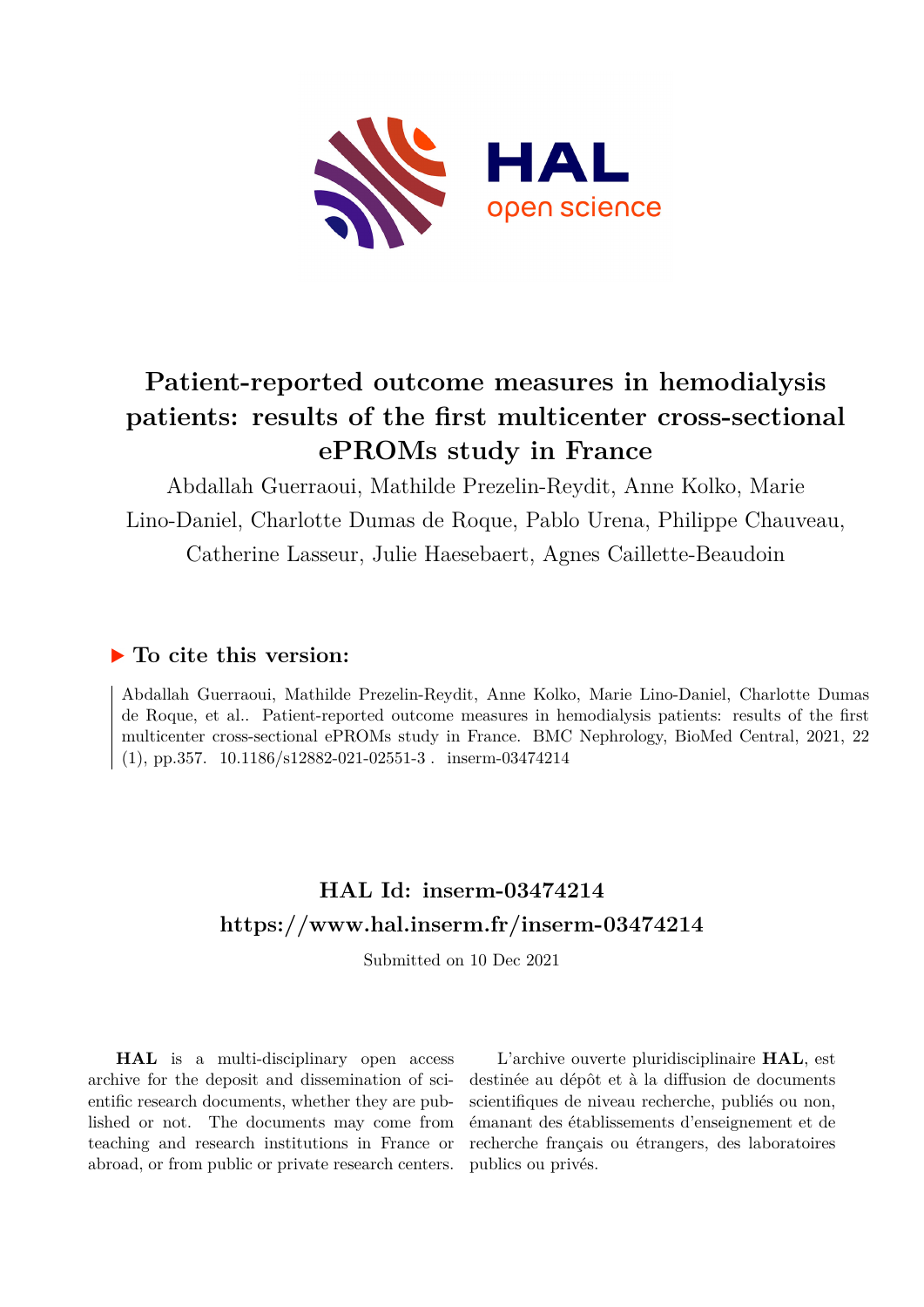## **RESEARCH**

## **Open Access**



# Patient-reported outcome measures in hemodialysis patients: results of the frst multicenter cross-sectional ePROMs study in France

Abdallah Guerraoui<sup>1\*</sup>, Mathilde Prezelin-Reydit<sup>2</sup>, Anne Kolko<sup>3</sup>, Marie Lino-Daniel<sup>1</sup>, Charlotte Dumas de Roque<sup>2</sup>, Pablo Urena<sup>3</sup>, Philippe Chauveau<sup>2</sup>, Catherine Lasseur<sup>2</sup>, Julie Haesebaert<sup>4</sup> and Agnes Caillette-Beaudoin<sup>1</sup>

### **Abstract**

**Background:** Kidney failure with replacement therapy and hemodialysis are associated with a decrease in quality of life (QOL). Self-reported QOL symptoms are not always prioritized by the medical team, potentially leading to conficting priorities with patients. Electronic patient-reported outcome measures (ePROMs) allow physicians to better identify these symptoms. The objective was to describe the prevalence of symptoms self-reported by hemodialysis (HD) patients.

**Methods:** A multicenter cross-sectional study was conducted in three HD centers. Patients were included if they were 18 years old or over treated with HD for at least 3 months in a center. Data were collected by the patient via a self-administered ePROMs questionnaire. Data included patient characteristics, post-dialysis fatigue and intensity, recovery time after a session, perceived stress, impaired sleep the day before the dialysis session, current state of health and the change from the past year. A multivariate analysis was conducted to identify relations between symptoms.

**Results:** In total, we included 173 patients with a mean age of 66.2 years, a mean±SD hemodialysis duration of 48.9±58.02months. The prevalence of fatigue was 72%. 66% had a high level of stress (level B or C). Recovery time was more than 6h after a HD session for 25% of patients and 78% declared they had a better or unchanged health status than the previous year. Sleep disturbance was associated with cardiovascular comorbidities (OR 5.08 [95% CI, 1.56 to 16.59],  $p = 0.007$ ).

**Conclusions:** Fatigue and stress were the main symptoms reported by HD patients**.** The patient's care teams should better consider these symptoms.

**Keywords:** Chronic kidney disease, Fatigue, Hemodialysis, Quality of life, Patient reported outcome, PROMs

## **Background**

Patients with chronic kidney disease (CKD) treated with hemodialysis (HD) require long-term care with a potentially negative impact on their quality of life  $(QoL)$  [1]. Patients treated with hemodialysis have a high symptomatic burden additionally impacting their QoL, which include pain, fatigue and stress [2].

\*Correspondence: abdallah.guerraoui@calydial.org

<sup>1</sup> Calydial Dialysis Department, Calydial, CH Vienne Lucien Hussel, Lucien Hussel Hospital, Vienne, France

Full list of author information is available at the end of the article



© The Author(s) 2021. **Open Access** This article is licensed under a Creative Commons Attribution 4.0 International License, which permits use, sharing, adaptation, distribution and reproduction in any medium or format, as long as you give appropriate credit to the original author(s) and the source, provide a link to the Creative Commons licence, and indicate if changes were made. The images or other third party material in this article are included in the article's Creative Commons licence, unless indicated otherwise in a credit line to the material. If material is not included in the article's Creative Commons licence and your intended use is not permitted by statutory regulation or exceeds the permitted use, you will need to obtain permission directly from the copyright holder. To view a copy of this licence, visit [http://creativecommons.org/licenses/by/4.0/.](http://creativecommons.org/licenses/by/4.0/) The Creative Commons Public Domain Dedication waiver ([http://creativeco](http://creativecommons.org/publicdomain/zero/1.0/) [mmons.org/publicdomain/zero/1.0/](http://creativecommons.org/publicdomain/zero/1.0/)) applies to the data made available in this article, unless otherwise stated in a credit line to the data.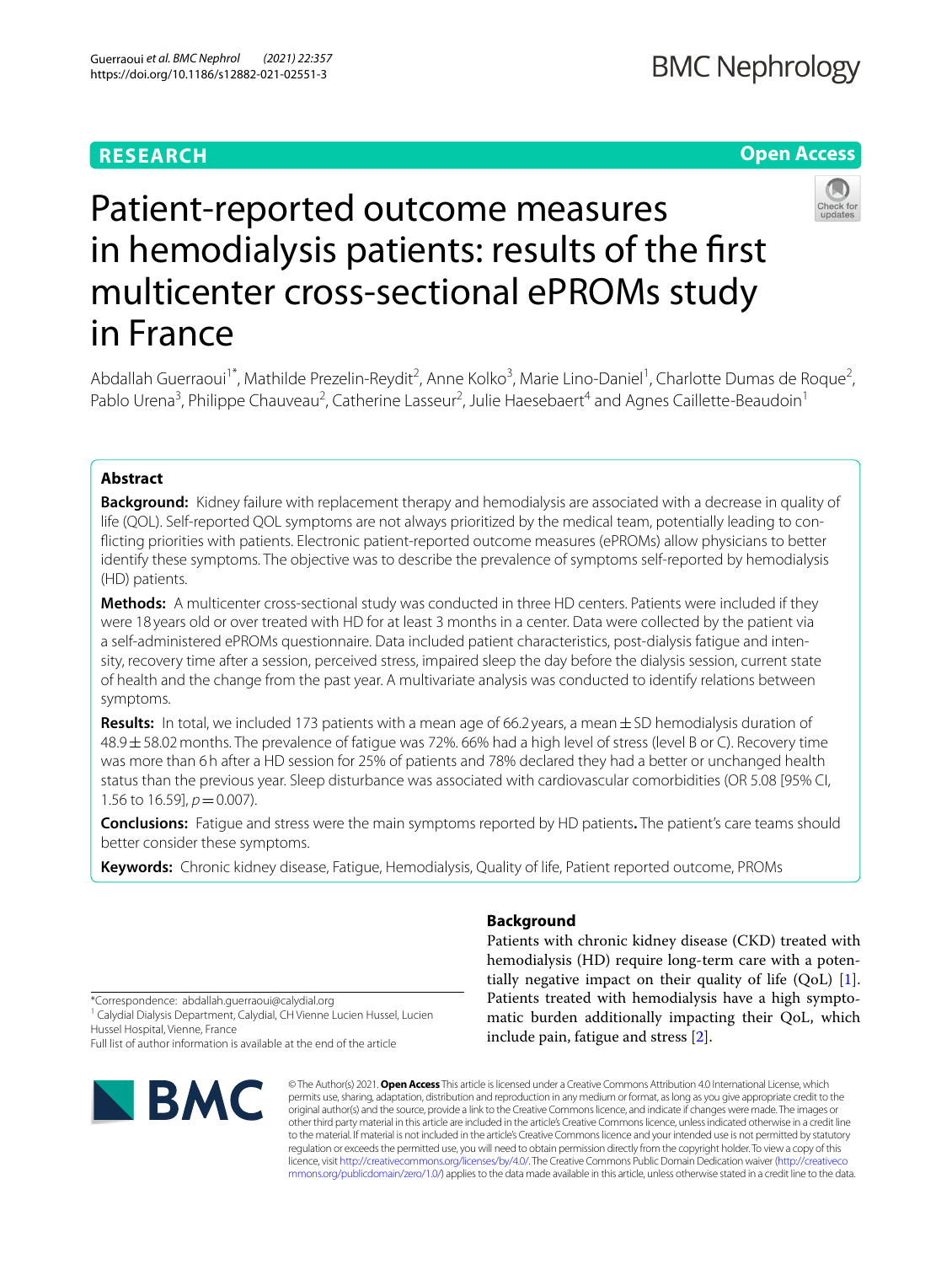These symptoms are, however, not always considered as a priority focus by the medical team caring for such patients and thus are not routinely collected despite their relevance to patients  $[3, 4]$ . The lack of physician focus on QoL may lead to conficting medical and treatment priorities between a patient and their care team and potentially lead to undiagnosed and untreated symptoms. This is especially apparent for patients on maintenance dialysis [5–7].

The collection of electronic patient-reported outcome measures (ePROMs) is an innovative method to better take consider these symptoms [8]. Moreover, ePROMs allow patients to report their symptoms on a regular basis and allow the medical team to adapt treatment plans accordingly [8]. However, the use of ePROMs for CKD patients treated with HD in routine care remains limited  $[9, 10]$ . The objective of the study was to describe the prevalence of symptoms reported by patients treated with hemodialysis using ePROMs. The secondary objective was to explore predictive factors of the presence of the patient reported symptoms.

#### **Methods**

#### **Study design**

A multicenter cross-sectional observational study was conducted in three hemodialysis centers in France (Vienne, Bordeaux and Paris) between January and March 2020. Vienne regularly followed 90 patients, Bordeaux 128 and Paris 149. Patients were included if they were aged at least 18years old and treated with hemodialysis for at least 3months in one of the participating centers. Patients were excluded if they refused to participate in the study or could not read or understand French well enough to complete the questionnaires.

#### **Choice of symptoms**

We chose to report the symptoms which were the most frequently reported in a preliminary qualitative study. This qualitative study was conducted to identify relevant symptoms reported by patients and afecting quality of life between dialysis sessions. A total of 20 patients were interviewed by a nephrologist trained to conduct semi-structured interviews. Patients were encouraged to provide examples and expand their answers to collect further details. Interviews were then transcribed and coded with thematic analysis to identify theme and subthemes from the data. Interviews were ceased when no new codes were identifed and data saturation was reached [11]. We explored inter-dialysis symptoms and selected the three most frequent ones that were fatigue, stress-related symptoms and sleep disorders (Table 1). The interview guide, patient details and verbatim are provided in Additional fle 1.

#### **Data collection**

ePROMs data were collected at one time with a selfadministered by the patient ePROMs through an **Table 1** Themes and subthemes identified during the preliminary qualitative phase with for patients with chronic kidney disease (CKD) treated with hemodialysis in the ePROMs study

| <b>Themes</b>   | <b>Subthemes</b>          |  |  |
|-----------------|---------------------------|--|--|
| Fatigue         | Feeling tired             |  |  |
|                 | Lack of energy            |  |  |
| Mental symptoms | Feeling anxious           |  |  |
|                 | Feeling irritable         |  |  |
|                 | Feeling sad               |  |  |
|                 | Feeling nervous           |  |  |
|                 | Concern                   |  |  |
| Sleep disorders | Difficulty falling asleep |  |  |
|                 | Difficulty staying asleep |  |  |
| Other symptoms  | Decreased appetite        |  |  |
|                 | Decreased sexual desire   |  |  |
|                 | Dry mouth                 |  |  |
|                 | Cramps                    |  |  |
|                 | Itching                   |  |  |

electronic tablet during a HD session or consultation by the patient or with the help of a caregiver if necessary. The collection of data through a tablet was chosen due to the ease of use and simple interface for the patients. The validation of the questionnaire required the questionnaire to be completed therefore there could not be any missing data.

Data collected included the presence of post-dialysis fatigue with a binary question (yes/no), its perceived intensity with a visual analog scale (VAS) ranged from 0 to 10 (0 was no perceived intensity and 10 was the most possible perceived intensity) [12], and the recovery time of this symptom after a session as a Likert scale question [13] (Table 2). Perceived stress (PSS 10) was evaluated using a scale adapted from Cohen and Williamson [14, 15] (Table 2). Sleep quality the day before the dialysis session was evaluated in the form of a Likert scale format, the current state of health of the patient using a VAS [16, 17], and the one-year change using a Likert scale were also collected. Patient characteristics were described from the patient's medical records (demographics, dialysis situation, BMI, comorbidities, hemoglobin). Ethnicity was not collected in compliance with national regulations.

#### **Statistical analysis**

We included all patients with eligibility criteria during the study period, our aim was to include all patients during a 3 month period to be representative of patients. Continuous variables were described using means  $\pm$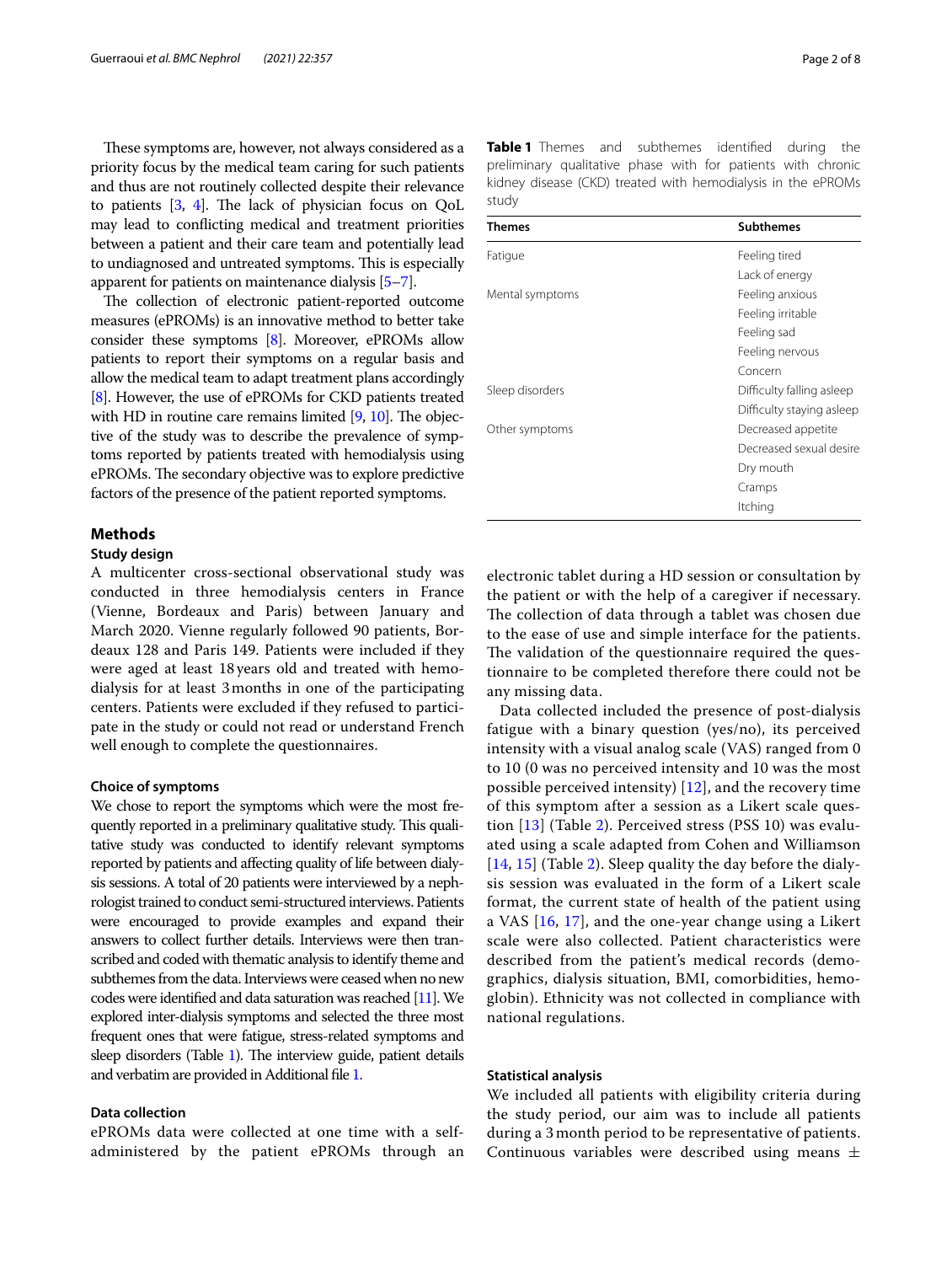|  | <b>Table 2</b> Symptom scales chosen for patients with chronic kidney disease treated with hemodialysis in the ePROMs study |
|--|-----------------------------------------------------------------------------------------------------------------------------|
|  |                                                                                                                             |

| Symptoms                             | Indicator                                                              | Scale                                                                                                                                                                                                                                                                                                                                                                                                                                                          |
|--------------------------------------|------------------------------------------------------------------------|----------------------------------------------------------------------------------------------------------------------------------------------------------------------------------------------------------------------------------------------------------------------------------------------------------------------------------------------------------------------------------------------------------------------------------------------------------------|
| Fatigue                              | Prevalence                                                             | Binary question: Yes/No                                                                                                                                                                                                                                                                                                                                                                                                                                        |
|                                      | Intensity                                                              | Visual analog scale from 0 (not tired) to 10 (very tired)                                                                                                                                                                                                                                                                                                                                                                                                      |
|                                      | Recovery time                                                          | Likert scale (less than 2h, 2 to 6h, 7 to 12h, more than 12h)                                                                                                                                                                                                                                                                                                                                                                                                  |
| <b>Stress</b>                        | Intensity                                                              | Visual analog scale from 0 (not stressed) to 10 (very stressed)                                                                                                                                                                                                                                                                                                                                                                                                |
|                                      | Severity                                                               | Perceived Stress Scale adapted from Cohen and Williamson<br>$A$ (<21): knows how to manage stress and adapt to find solutions<br>B (21 to 26): knows to manage stress most of the time but it is not possible to manage stress in<br>some situations. It is possible to learn stress management techniques<br>$C$ ( $\geq$ 27): does not know how to manage stress and perception of continuous threat which can<br>negatively impact life and disease course. |
| Sleep disturbance                    | Sleep quality the night before<br>dialysis compared to other<br>nights | Likert scale (My sleep is better, my sleep is more or less good, my sleep is unchanged, my sleep<br>is altered)                                                                                                                                                                                                                                                                                                                                                |
| Overall health status Current status |                                                                        | Visual analog scale from 0 (very poor health) to 10 (very good health)                                                                                                                                                                                                                                                                                                                                                                                         |
|                                      | Comparison to 1 year before                                            | Likert scale (poorer status, unchanged, more or less improved, improved)                                                                                                                                                                                                                                                                                                                                                                                       |

standard deviations (SD) or medians and interquartile ranges, according to the normality of their distribution. Numbers and percentages were used for qualitative variables. We frst described the prevalence of each ePROM with an estimated 95% confdence interval [95% CI]. We compared patient characteristics and ePROMS between the three participating centers. Association between ePROMs (recovery time of fatigue  $(\leq 6$ -h versus> 6-h), perceived stress scale (PSS) stress level (A versus BC), sleep quality (disrupted if answer was "altered" versus not disrupted) and patients' characteristics and clinical variables was explored using chi square comparisons or Student's t and Wilcoxon tests according to the nature and distribution of the variables.

Multivariate logistic regression models were conducted to identify if patient characteristics or clinical variables were associated with recovery time of fatigue (Model 1), perceived stress using PSS (Model 2) and sleep quality (Model 3). Variables included in the model were chosen based on available literature, expert discussion and results of the bivariate analysis. A multivariate regression model was built for each e-PROMS, with the ePROMs as dependent variable, and clinical characteristics (age, gender, dialysis duration and cardiovascular history), undernutrition, hemoglobin, duration of hemodialysis session and number of sessions per-week, and the two other e-PROMs as independent variables. Undernutrition was defned by at least two of three following criteria: Serum Albumin <35g/l, Serum Prealbumin <300mg/l, nPCR <1.2g/Kg/d. Cardiovascular history was defned by at least one of the following: diabetes, coronary artery disease, heart failure and stroke. A bilateral threshold of 5% was considered to define the statistical significance. The analysis was performed with SAS 9.1 software.

#### **Ethical considerations**

The study was declared to the data protection authority in France, known as the *Commission Nationale de l'Informatique et des Libertés* (CNIL), and was approved by the CPP Ile-de-France VII on 26 December 2019 in accordance with French regulations.

#### **Results**

In total, 173 patients were included during the study period. The mean age of patients was  $66.22 \pm 14.4$  years and majority of patients were males (68%). Patients were treated with hemodialysis for a mean total duration of  $48.9 \pm 58.02$  months (median: 31 months) and were mainly treated in self-dialysis unit (67%). The mean length of dialysis per week was  $11.46 \pm 1.41$  h corresponding to  $3.09 \pm 0.56$  sessions per week (Table 3).

In terms of comorbidities, 73% of patients had at least one comorbidity with coronary artery disease (34%), congestive heart failure (34%), diabetes (28%), cancer (28%) and undernutrition (16%). Expected diferences between centers were observed (shown in Table 3). Regarding laboratory test results, 70% of patients had hemoglobin (Hb) between 10 and 12g/dL, and 8% had Hb inferior to 10g/ dL. Moreover, 13% of patients had their albumin inferior or equal to 35 g/dL, and 29% has single-pool Kt/V inferior or equal to 1.2.

The prevalence of fatigue was  $72\%$  [95% CI, 64.7 to 78.7%] with a mean severity score of  $5.84 \pm 2.12$  on a zero to ten scale. Recovery time was more than 6h for 25% [95% CI, 18.6 to 32%] of patients. 39% [95% CI, 32 to 47%] of patients have a stress level C (which meant that they did not know how to manage stress and perception of continuous threat which can negatively impact life and disease course). 27% [95% CI, 20 to 35%] of patients have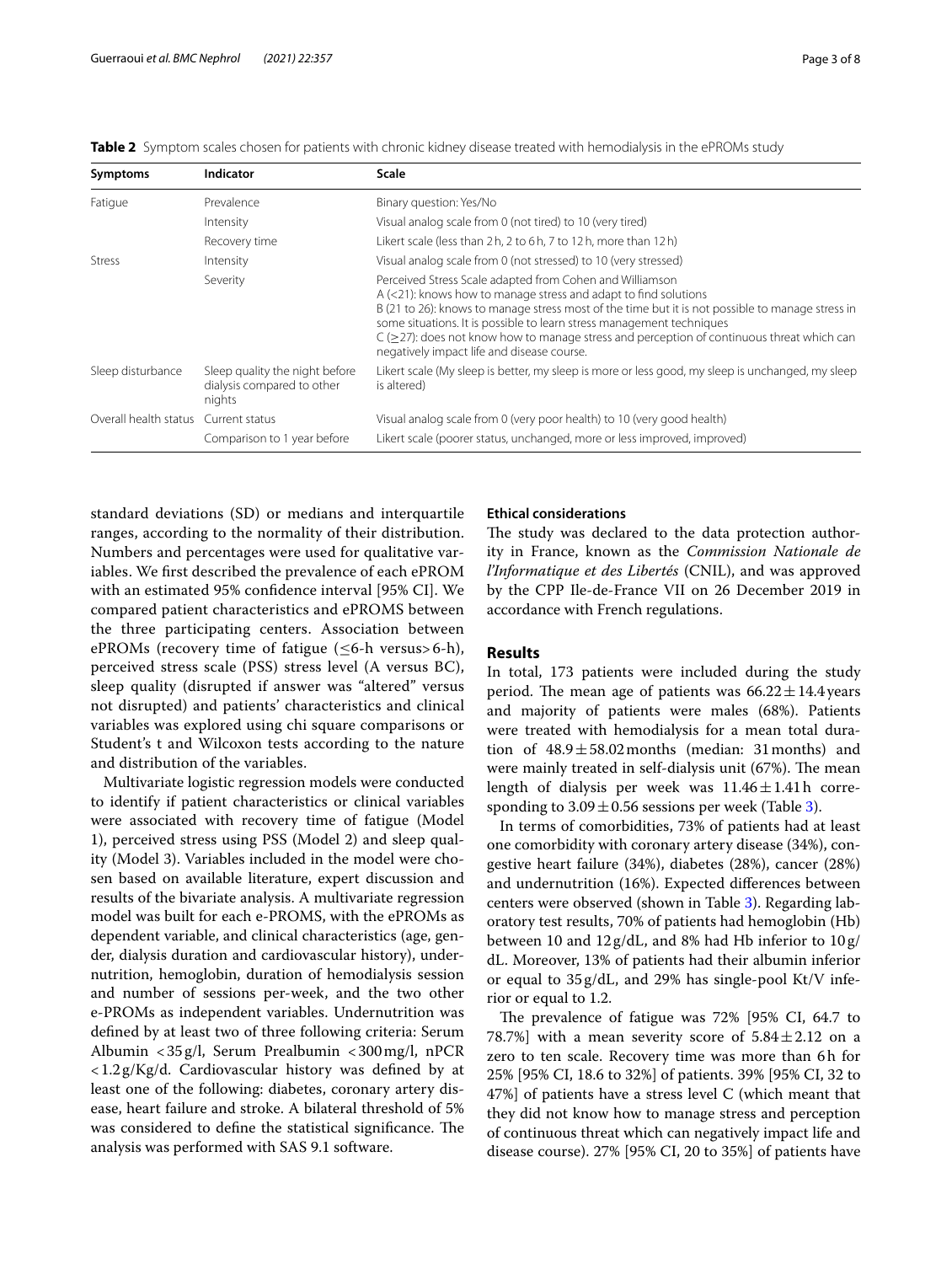|                                  | <b>Total</b>    | Center 1         | Center 2         | Center 3         | p-value |
|----------------------------------|-----------------|------------------|------------------|------------------|---------|
| Patients n (%)                   | 173 (100)       | 72 (41.6)        | 44 (25.4)        | 57 (33)          |         |
| Age mean (±SD)                   | $66.2 \pm 14.4$ | 71.8             | 58.7             | 64.5             | < 0.001 |
| Gender (Male) n(%)               | 117 (68)        | 50 (69)          | 31 (70)          | 36(63)           | 0.674   |
| Dialysis                         |                 |                  |                  |                  |         |
| Duration in months mean (median) | 48.9 (31)       | 35(26.5)         | 62.9(30)         | 56.9 (38)        | 0.107   |
| Self dialysis unit (%)           | 67              | 44               | 61               | 100              | < 0.001 |
| Duration of session              | $11.5 \pm 1.4$  | $11.1 \pm 1.5$   | 12               | $11.6 \pm 0.6$   | 0.001   |
| Number of sessions per week      | $3.1 \pm 0.6$   | 3 ± 0.5          | $3.2 \pm 0.6$    | 3.20.6           | 0.011   |
| BMI n (%)                        |                 |                  |                  |                  |         |
| < 18                             | 10(6)           | 4(5,6)           | 4(10)            | 2(3,6)           | 0.01    |
| $18 - 25$                        | 73 (44)         | 22(30,6)         | 22 (58)          | 29 (52,8)        |         |
| >25                              | 82 (50)         | 46 (64)          | 12(32)           | 24 (43,6)        |         |
| Comorbidities %                  |                 |                  |                  |                  |         |
| Undernutrition                   | 16              | 21               | 22               | 5                | 0.029   |
| <b>Diabetes</b>                  | 28              | 43               | 16               | 16               | < 0.001 |
| Cerebrovascular disease          | 6               | 10               | 6                | $\overline{2}$   | 0.162   |
| Coronary artery disease          | 34              | 48               | 18               | 28               | 0.004   |
| Peripheral artery disease        | 22              | 32               | 5                | 19               | 0.005   |
| Congestive heart failure         | 34              | 45               | 13               | 35               | < 0.001 |
| Cancer                           | 28              | 46               | 24               | 11               | < 0.001 |
| Hemoglobin (g/dL)                |                 |                  |                  |                  |         |
| Mean $(\pm SD)$                  | $11.26 \pm 1.1$ | $10.99 \pm 1.33$ | $11.60 \pm 0.75$ | $11.41 \pm 0.95$ | < 0.001 |
| < 10                             | 14(8)           | 13(18)           | 0(0)             | 1(2)             |         |
| 10 to 12                         | 117(70)         | 48 (67)          | 25 (66)          | 44 (77)          |         |
| >12                              | 36(22)          | 11(15)           | 13(34)           | 12(21)           |         |
| Albumin (g/dL)                   |                 |                  |                  |                  |         |
| Mean (±SD)                       | $39.6 \pm 5.9$  | $39.2 \pm 3.8$   | $39.7 \pm 3.9$   | $40.2 \pm 2.9$   | 0.004   |
| $\leq$ 35                        | 21(13)          | 14(19)           | 6(16)            | 1(2)             | 0.009   |
| > 35                             | 146 (87)        | 58 (81)          | 32 (84)          | 56 (98)          |         |
| Single-pool Kt/V                 |                 |                  |                  |                  |         |
| Mean $(\pm SD)$                  | $1.44 \pm 0.34$ | $1.59 \pm 0.37$  | $1.09 \pm 0.21$  | $1.22 \pm 0.25$  | < 0.001 |
| $\leq1.2$                        | 48 (29)         | 12(17)           | 3(8)             | 33 (58)          | < 0.001 |
| >1.2                             | 118(71)         | 60 (83)          | 34 (92)          | 24(42)           |         |

**Table 3** Patient characteristics with chronic kidney disease (CKD) treated with hemodialysis in the ePROMs study

a stress level B (they know to manage stress most of the time but it is not possible to manage stress in some situations). The average intensity score was 3.3 on a zero to ten scale.

Sleep quality was disrupted for 15% [95% CI, 9.6 to 20.6%] of patients. The self-perceived health status of patients was  $6.2 \pm 2.12$  (on a zero to ten scale) and 78% [95% CI, 70.5 to 83.5%] of patients stated that they had not a worsened health status than the year before (Table 4). No statistical diferences were observed between centers for the three e-PROMS.

Results of the multivariate analysis are reported in Appendix 1. Fatigue recovery superior to 6h was associated with the decreasing duration of HD sessions (OR 0.15; [95% CI, 0.04 to 0.58], *p*=0.006) and with a higher stress level (OR 2.68; [95% CI 1.04 to 6.88], *p*=0.041). Higher stress level was associated with female gender (OR 2.27; [95% CI 1.001 to 5.14], *p*=0.05) and fatigue recovery superior to 6h (OR 2.7; [95% CI, 1.05 to 6.92],  $p=0.04$ ). Sleep disturbance was associated with cardiovascular comorbidities (OR 5.08; [95% CI, 1.56 to 16.59],  $p = 0.007$ ).

#### **Discussion**

In this study, we identifed a high prevalence of selfreported fatigue at 72% and important stress at 39% for CKD patients treated with hemodialysis. To our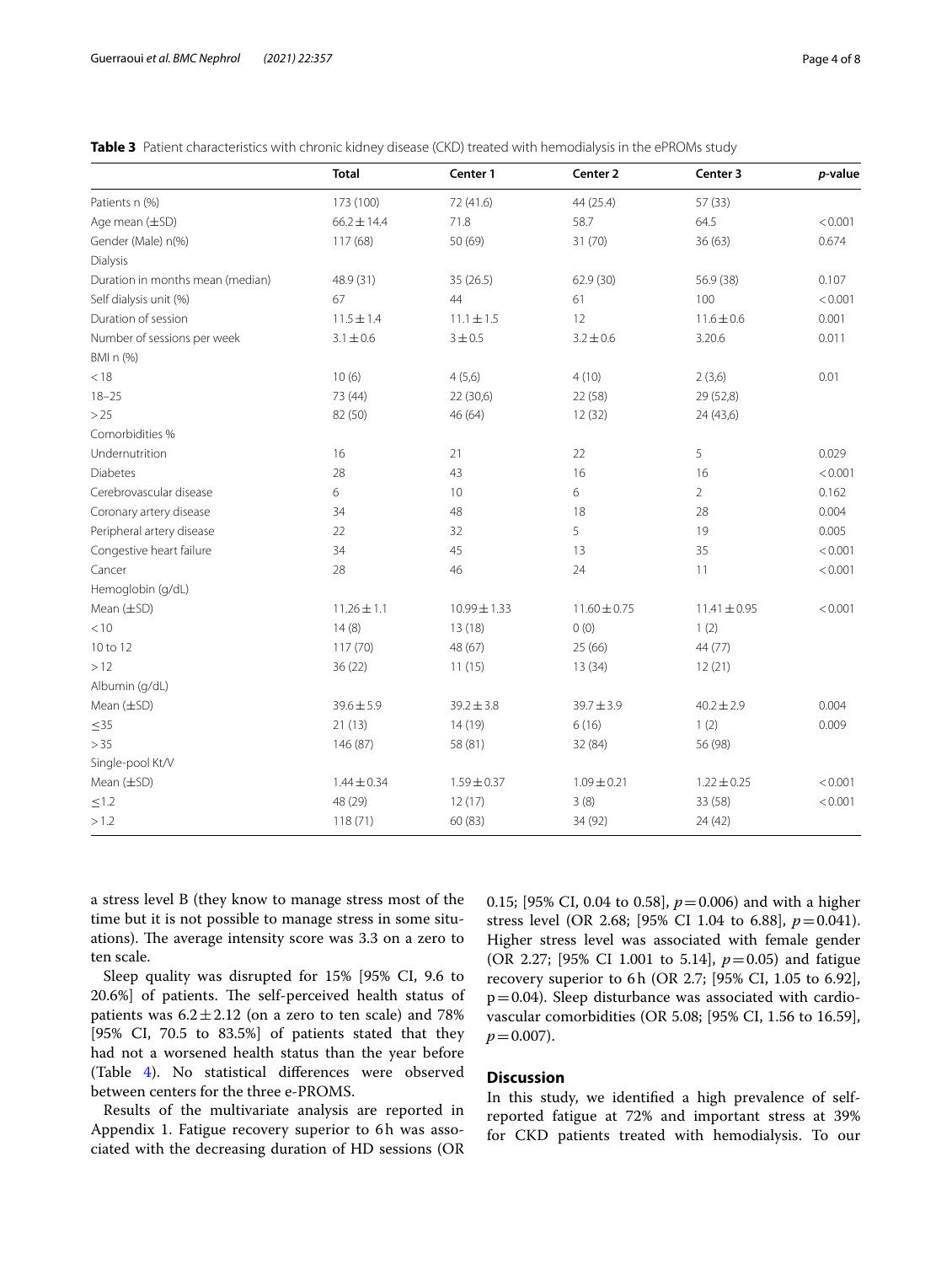| <b>Total</b>  | Center 1      | Center <sub>2</sub> | Center 3      |
|---------------|---------------|---------------------|---------------|
| 124 (72)      | 52 (72)       | 30(70)              | 42 (74)       |
| $5.8 \pm 2.1$ | $6 + 2.4$     | $5.8 + 1.9$         | $5.7 + 1.9$   |
|               |               |                     |               |
| 42            | 38            | 50                  | 42            |
| 33            | 32            | 34                  | 33            |
| 13            | 15            | 7                   | 16            |
| 12            | 15            | 9                   | 9             |
| $6.2 + 2.1$   | 6 ± 2.5       | $6.2 + 1.8$         | $6.5 + 1.9$   |
|               |               |                     |               |
| 40            | 40            | 39                  | 41            |
| 9             | 11            | 9                   | 5             |
| 29            | 22            | 33                  | 35            |
| 22            | 27            | 19                  | 19            |
| $3.7 + 3$     | $3.5 \pm 3.2$ | $3.3 + 3$           | $3.8 \pm 2.9$ |
|               |               |                     |               |
| 34            | 29            | 36                  | 37            |
| 27            | 29            | 25                  | 26.32         |
| 39            | 42            | 39                  | 37            |
|               |               |                     |               |
| 6             | 6             | 7                   | 7             |
| 20            | 18            | 18.5                | 23            |
| 59            | 61            | 63                  | 54            |
| 15            | 15            | 11.5                | 16            |
|               |               |                     |               |

**Table 4** Patients with chronic kidney disease (CKD) treated with hemodialysis reported symptoms in the ePROMs study

knowledge, this was the frst study in France to assess ePROM questionnaires flled directly with a tablet by patients in a dialysis unit.

Fatigue was the most prevalent symptom identifed in our study, in comparison to the other symptoms assessed. The prevalence of 72% was consistent with the range of previous published literature, which presented results from 60 to 97%. These results were additionally similar to the weighted mean prevalence of 71% estimated in a systematic review  $[18–20]$ . These results did not differ between centers even though patient characteristics and comorbidities difered.

Items collected from a patient were with a simple binary question and VAS instead of a dedicated measure and thus may not have reflected the specificity of fatigue from patients under hemodialysis. Such specific questionnaire was not available at the time of protocol definition and therefore a generic questionnaire was used. In future studies, items may be collected via the recently published measure SONG-HD questionnaire specifically designed for patients treated with hemodialysis [21]. This innovative tool designed through an international study included several components of fatigue including tiredness, lack of energy and inability to participate in social situations [22], however, did not distinguish between interdialytic fatigue and post-dialysis fatigue [23].

In our study, the post-dialysis fatigue through the aftersession delay recovery time in hours was chosen to be assessed as expressed by the patient. The recovery time inferior to 6h found in the study for 75% of patients were similar compared to an international study where 73% of patients declared the same timing, as well as a recovery time of more than 12h declared by 12% of patients from our study compared to 10% in the international DOPPS study [24]. Increased fatigue and higher levels of perceived stress were associated in the multivariate analysis indicating the potential interrelation between these two symptoms.

The stress assessment through the perceived stress score seemed to be more informative than the VAS to assess its intensity as it allowed to better discriminate patient groups with different stress levels. The two scales are diferent as the VAS describe the stress at the time of the questionnaire while the PSS includes the stress felt in the past week. Additionally, the VAS may refect the stress level more at the time of the questionnaire while the PSS fndings may refect the stress tendency over the past weeks more and thus may be a better estimation of the patient stress level at home. The high proportion of patients with a stress level C may indicate the need to provide patients with interventions to better manage their stress and improve clinical outcomes.

Since stress and fatigue were also related in the multivariate analysis, having a positive impact on one of the symptoms may also have a positive impact on the other. Further research to better understand the interrelations between fatigue and stress and characterize the profles of patients that are more prone to experience high level of these symptoms may therefore be necessary. Furthermore, women were more prone to higher level of stress in our study. Therefore, gender could also affect dialysis outcomes and additional research is necessary to better tailor adapted educational interventions.

Results on sleep quality were diferent to those reported in the literature. While only 15% of patients with reported altered sleep were found, sleep disturbance was reported at weighted mean prevalence of 44% with a range of 20 to 83%  $[12, 25, 26]$  in various countries. The observed diference may be due to the questionnaire used to assess the sleep quality in our study. The questionnaire in our study focused on the sleep quality the night before the dialysis session in comparison to the previous nights, to assess the potential impact of pre-dialysis anxiety on sleep quality. Additionally, these results may be in favor of a limited impact of the dialysis on sleep quality. This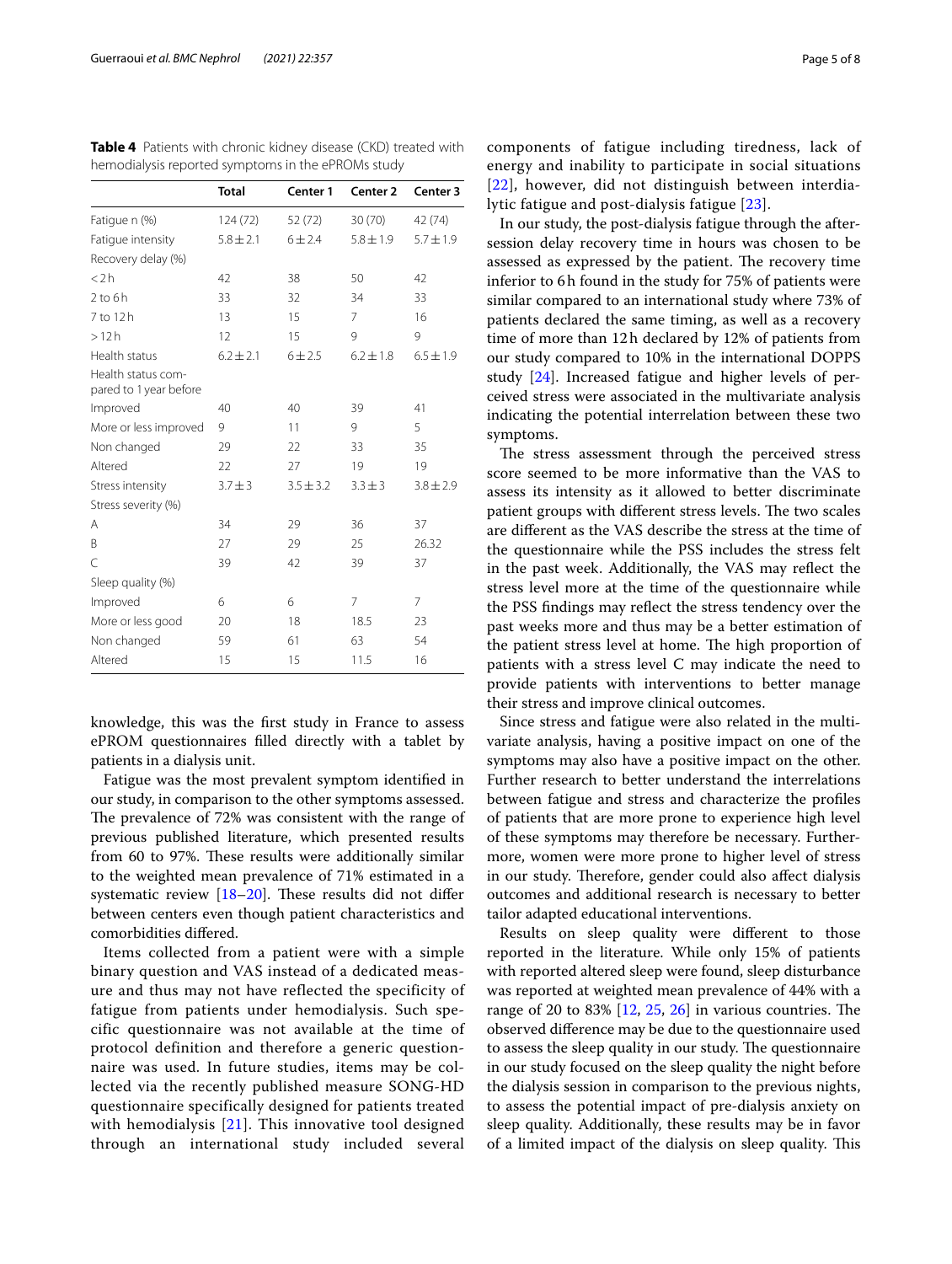diference with literature could be explained because the primary indicator has been the disturbance in overall sleep quality for patients treated by hemodialysis in comparison to their situation before the initiation of a dialysis [27]. Moreover, the relation identifed in our fndings between sleep disorders and cardiovascular comorbidities matches with the literature on interrelations between sleep and cardiovascular diseases [28, 29].

The main strengths of this study relied on the crosssectional and multicenter design from various HD center settings and the use of simple questionnaires to collect data from patients through a tablet directly at patient side. The collection of data from patients during a consultation or HD session through a tablet device also allowed to not have missing data that could have weaken the interpretation of the results. On the other hand, the answers provided by patients may as well have been infuenced by their location in the dialysis unit.

Despite signifcant diferences in patient characteristics from the three centers including age, comorbidities or type of dialysis, no diferences were found on the prevalence of the various PROMs, in favor of internally coherent results. The study population was not matching with the population profle of the French Renal Epidemiology and Information Network (REIN) [30–32] and consequently, in terms of comorbidities, coronary artery disease, congestive heart failure and cancer comorbidities the prevalence were higher in our study population. Contrarily, prevalence of diabetes and cerebrovascular disease were lower compared to REIN. This difference may lead to a selection bias and therefore our results may not be applicable to all hemodialysis patients in France. The 3 centers in our study have diferent characteristics, and no statistical diferences were observed between centres for the three e-PROMS.

The main limitations of this study included the observational design, limited number of patients included, and the absence of linkage of PROMs with clinical outcomes such as cardiovascular events, hospitalizations or mortality. However, the objective was to frst describe the symptoms of patients and not to explain these symptoms with their clinical situation or outcomes. It is also worth noting that this study did not assess whether better knowledge of patient reported symptoms could lead to better management of those symptoms by the care team, as it was noted in a recent study in Netherlands [33]. In terms of feasibility, time for completion and patient acceptability of the data collection process were also not collected.

Nonetheless, meta-analysis of oncology trials identifed baseline fatigue as an independent prognostic factor for overall survival above performance status and quality of life in oncology patients, recommending collecting this information in routine oncology care for patient stratification  $[34]$ . Due to the clinical impact of fatigue on daily QoL of patients undergoing hemodialysis, it may be however relevant to consider the presence of reported fatigue in such patients to be a clinically relevant item to consider as itself, despite the need for further research in this area [35]. Additionally, recent studies identifed an association between fatigue and all-cause mortality in those patients as well as between frailty and worse health related QoL [24, 36, 37].

To improve daily routine care of CKD patients treated with HD, the collection and integration of ePROMs into the care plan could be promoted in a standardized approach. Such efforts are currently being conducted in various countries or regions such as in Ontario, Canada with the Edmonton Symptom Assessment System Revised for routine PROMs collection in hemodialysis routine care and should be encouraged as well in France [38]. In this regard, the French Society of Nephrology, Dialysis and Transplant (SFNDT) published in 2020 a new guideline recommending the use of EuroQol 5D and 12-Item Short Form Health Survey for outcome measures and e-Satis national public system for measuring patient satisfaction [39, 40].

Dedicated software linking patient registries in hemodialysis, collection of ePROMs for remote patient monitoring and measures of patient satisfaction may thus be used to ease and improve routine care as well as clinical and epidemiological research [41].

#### **Supplementary Information**

The online version contains supplementary material available at [https://doi.](https://doi.org/10.1186/s12882-021-02551-3) [org/10.1186/s12882-021-02551-3](https://doi.org/10.1186/s12882-021-02551-3).

**Additional fle 1.**

#### **Acknowledgements**

The authors thank the three centers and all the team M.Grange, F Belkahla-Delabruyere, F.Leveque (education nurse), AL.Camaroque (project manager) and S.Racanière (person in charge of relations with users) for their support for the management of the project and AcaciaTools for providing their medical writing and editing services.

#### **Authors' contributions**

AG, JH analyzed and interpreted the results, MPR, AK, MLD, CD, PC, CL, ACB were major contributor in writing the manuscript. All authors read and approved the fnal manuscript.

#### **Funding**

No funding declared.

#### **Availability of data and materials**

The datasets used and/or analyzed during the current study are available from the corresponding author on reasonable request.

#### **Declarations**

#### **Ethics approval and consent to participate**

The study was declared to the data protection authority in France, known as the *Commission Nationale de l'Informatique et des Libertés* (CNIL), and was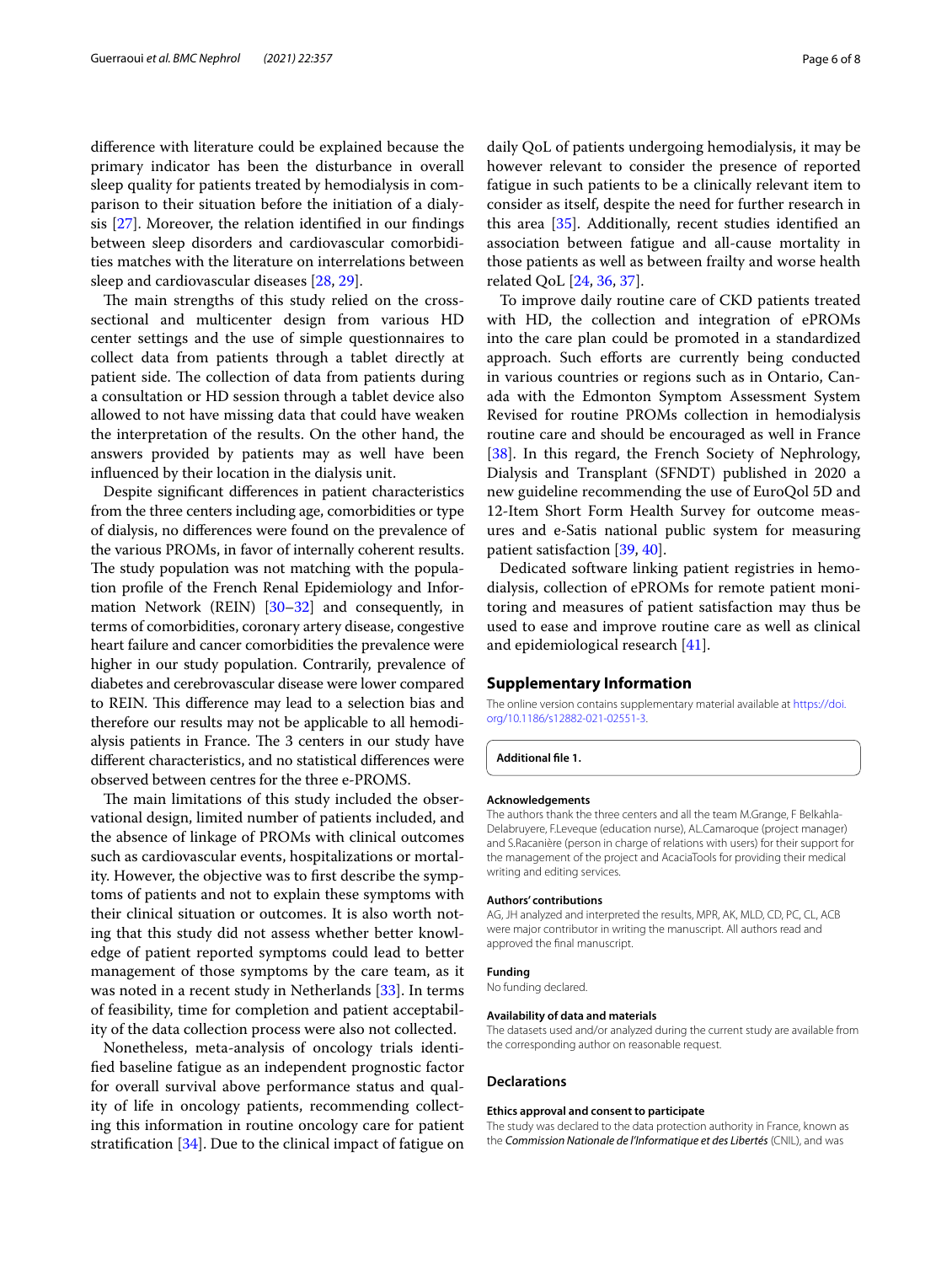approved by the CPP Ile-de-France VII on 26 December 2019 in accordance with French regulations.

Informed consent was obtained form all participants involved in the study.

#### **Consent for publication**

Not applicable.

#### **Competing interests**

Authors declare there are no competing interests.

#### **Author details**

<sup>1</sup> Calydial Dialysis Department, Calydial, CH Vienne Lucien Hussel, Lucien Hussel Hospital, Vienne, France. <sup>2</sup> AURAD-Aquitaine, Gradignan, France. <sup>3</sup> Association pour l'Utilisation du Rein Artifciel en région Parisienne (AURA) Paris, Paris, France. <sup>4</sup>Université Lyon, Université Claude Bernard Lyon 1, RESHAPE INSERM U1290, Lyon, France.

# Received: 16 April 2021 Accepted: 22 September 2021

#### **References**

- 1. Theofilou P. Quality of life in patients undergoing hemodialysis or peritoneal dialysis treatment. J Clin Med Res. 2011;3(3):132–8.
- 2. Wyld M, Morton RL, Hayen A, Howard K, Webster AC. A systematic review and meta-analysis of utility-based quality of life in chronic kidney disease treatments. PLoS Med. 2012;9(9):e1001307. [https://doi.org/10.1371/journ](https://doi.org/10.1371/journal.pmed.1001307) [al.pmed.1001307](https://doi.org/10.1371/journal.pmed.1001307) Epub 2012 Sep 11.
- 3. Weisbord SD, Fried LF, Mor MK, Resnick AL, Unruh ML, et al. Renal provider recognition of symptoms in patients on maintenance hemodialysis. Clin J Am Soc Nephrol. 2007;2(5):960–7.
- 4. Claxton RN, Blackhall L, Weisbord SD, Holley JL. Undertreatment of symptoms in patients on maintenance hemodialysis. J Pain Symptom Manag. 2010;39(2):211–8.
- 5. Chong K, Unruh M. Why does quality of life remain an under-investigated issue in chronic kidney disease and why is it rarely set as an outcome measure in trials in this population? Nephrol Dial Transplant. 2017;32(suppl\_2):ii47-ii52.
- 6. Morton RL, Tong A, Howard K, Snelling P, Webster AC. The views of patients and carers in treatment decision making for chronic kidney disease: systematic review and thematic synthesis of qualitative studies. BMJ. 2010;340:c112.
- 7. Morton RL, Snelling P, Webster AC, Rose J, Masterson R, Johnson DW, et al. Factors infuencing patient choice of dialysis versus conservative care to treat end-stage kidney disease. CMAJ. 2012;184(5):E277–83.
- 8. Dobrozsi S, Panepinto J. Patient-reported outcomes in clinical practice. Hematology Am Soc Hematol Educ Program. 2015;2015:501–6.
- Anderson NE, Calvert M, Cockwell P, Dutton M, Aiyegbusi OL, Kyte D. Using patient-reported outcome measures (PROMs) to promote quality of care in the management of patients with established kidney disease requiring treatment with haemodialysis in the UK (PROM-HD): a qualitative study protocol. BMJ Open. 2018;8(10):e021532.
- 10. Anderson NE, Calvert M, Cockwell P, Dutton M, Kyte D. The use of patientreported outcomes in patients treated with maintenance hemodialysis: a perspective. Am J Kidney Dis. 2019 Sep;74(3):399–406.
- 11. Tong A, Sainsbury P, Craig J. Consolidated criteria for reporting qualitative research (COREQ): a 32-item checklist for interviews and focus groups. Int J Qual Health Care. 2007;19(6):349–57.
- 12. Lee KA, Hicks G, Nino-Murcia G. Validity and reliability of a scale to assess fatigue. Psychiatry Res. 1991;36(3):291–8.
- 13. Aaronson LS, Teel CS, Cassmeyer V, Neuberger GB, Pallikkathayil L, Pierce J, et al. Defning and measuring fatigue. Image J Nurs Sch. 1999;31(1):45–50.
- 14. Cohen S, Kamarck T, Mermelstein R. A global measure of perceived stress. J Health Soc Behav. 1983;24(4):385–96 PMID: 6668417.
- 15. Cohen S, Williamson G, Spacapan S, Oskamp S. Perceived stress in a probability sample of the United States. The social Psychology of Health : Claremont symposium on Applied social psychology 1988.
- 16. Atkinson MJ, Lennox RD. Extending basic principles of measurement models to the design and validation of patient reported outcomes. Health Qual Life Outcomes. 2006;4:65.
- 17. Kemp J, Despres O, Dufour A. Unreliability of the visual analog scale in experimental pain assessment: a sensitivity and evoked potentials study. Pain Physician. 2012;15(5):E693–9.
- 18. Jhamb M, Weisbord SD, Steel JL, Unruh M. Fatigue in patients receiving maintenance dialysis: a review of defnitions, measures, and contributing factors. Am J Kidney Dis. 2008;52(2):353–65. [https://doi.org/10.1053/j.ajkd.](https://doi.org/10.1053/j.ajkd.2008.05.005) [2008.05.005](https://doi.org/10.1053/j.ajkd.2008.05.005).
- 19. Murtagh FE, Addington-Hall J, Higginson IJ. The prevalence of symptoms in end-stage renal disease: a systematic review. Adv Chronic Kidney Dis. 2007;14(1):82–99.
- 20. Fleishman TT, Dreiher J, Shvartzman P. Patient-reported outcomes in maintenance hemodialysis: a cross-sectional, multicenter study. Qual Life Res. 2020;29(9):2345–54. <https://doi.org/10.1007/s11136-020-02508-3>.
- 21. Ju A, Teixeira-Pinto A, Tong A, Smith AC, Unruh M, et al. Validation of a Core patient-reported outcome measure for fatigue in patients receiving hemodialysis: the SONG-HD fatigue instrument. Clin J Am Soc Nephrol. 2020;15(11):1614–21.
- 22. Ramer SJ, Scherer JS. Moving the science of patient-reported outcome measures forward: measuring fatigue in hemodialysis patients. Clin J Am Soc Nephrol. 2020;15(11):1546–8.
- 23. Sondergaard H. Fatigue while undergoing long-term hemodialysis. Clin J Am Soc Nephrol. 2020;15(11):1539–40.
- 24. Rayner HC, Zepel L, Fuller DS, Morgenstern H, Karaboyas A, et al. Recovery time, quality of life, and mortality in hemodialysis patients: the Dialysis outcomes and practice patterns study (DOPPS). Am J Kidney Dis. 2014;64(1):86–94.
- 25. Mirghaed MT, Sepehrian R, Rakhshan A, Gorji H. Sleep quality in Iranian hemodialysis patients: a systematic review and Meta-analysis. Iran J Nurs Midwifery Res. 2019;24(6):403–9.
- 26. Shen Q, Huang X, Luo Z, Xu X, Zhao X, He Q. Sleep quality, daytime sleepiness and health-related quality-of-life in maintenance haemodialysis patients. J Int Med Res. 2016;44(3):698–709.
- 27. Malhotra A, Loscalzo J. Sleep and cardiovascular disease: an overview. Prog Cardiovasc Dis. 2009;51(4):279–84.
- 28. Madsen MT, Huang C, Zangger G, Zwisler ADO, Gögenur I. Sleep disturbances in patients with coronary heart disease: a systematic review. J Clin Sleep Med. 2019;15(3):489–504.
- 29. Nimmo A, Bell S, Brunton C, Campbell J, Doyle A, MacKinnon B, Peel RK, Robertson S, Shilliday I, Spalding E, Traynor JP, Metcalfe W; Scottish renal registry. Collection and determinants of patient reported outcome measures in haemodialysis patients in Scotland. QJM. 2018;111(1):15–21.
- 30. Lassalle M, Monnet E, Ayav C, Hogan J, Moranne O. Couchoud C; REIN registry. 2017 annual report digest of the renal epidemiology information network (REIN) registry. Transpl Int. 2019;32(9):892–902.
- 31. Couchoud C, Gharbi MB. Advocacy for renal replacement therapy: the role of renal registries. Clin Kidney J. 2020;13(5):742–4.
- 32. Agence de la biomédecine. Registre français des traitements de suppléance de l'insuffisance rénale chronique Rapport 2018. 2018. Accessible at: [https://www.agence-biomedecine.fr/IMG/pdf/rapport\\_rein\\_2018\\_v2.](https://www.agence-biomedecine.fr/IMG/pdf/rapport_rein_2018_v2.pdf) [pdf.](https://www.agence-biomedecine.fr/IMG/pdf/rapport_rein_2018_v2.pdf) Last Accessed on 1 Dec 2020.
- 33. van der Willik E, Hemmelder M, Bart H, van Ittersum F, Hoogendijkvan den Akker J, et al. Routinely measuring symptom burden and health-related quality of life in dialysis patients: frst results from the Dutch registry of patient-reported outcome measures,. Clin Kidney J. 2021;14(6):1535–1544,
- 34. Sloan JA, Liu H, Satele DV, Puttabasavaiah S, Kaur JS, Hubbard J, et al. Prognostic signifcance of baseline fatigue for overall survival: a patientlevel meta-analysis of 43 oncology clinical trials with 3915 patients. Trends Cancer Res. 2017;12:97–110.
- 35. Jacobson J, Ju A, Baumgart A, Unruh M, O'Donoghue D, et al. Patient perspectives on the meaning and impact of fatigue in hemodialysis: a systematic review and thematic analysis of qualitative studies. Am J Kidney Dis. 2019;74(2):179–92.
- 36. Nixon AC, Bampouras TM, Pendleton N, Mitra S, Brady ME, Dhaygude AP. Frailty is independently associated with worse health-related quality of life in chronic kidney disease: a secondary analysis of the frailty assessment in chronic kidney disease study. Clin Kidney J. 2019;13(1):85–94.